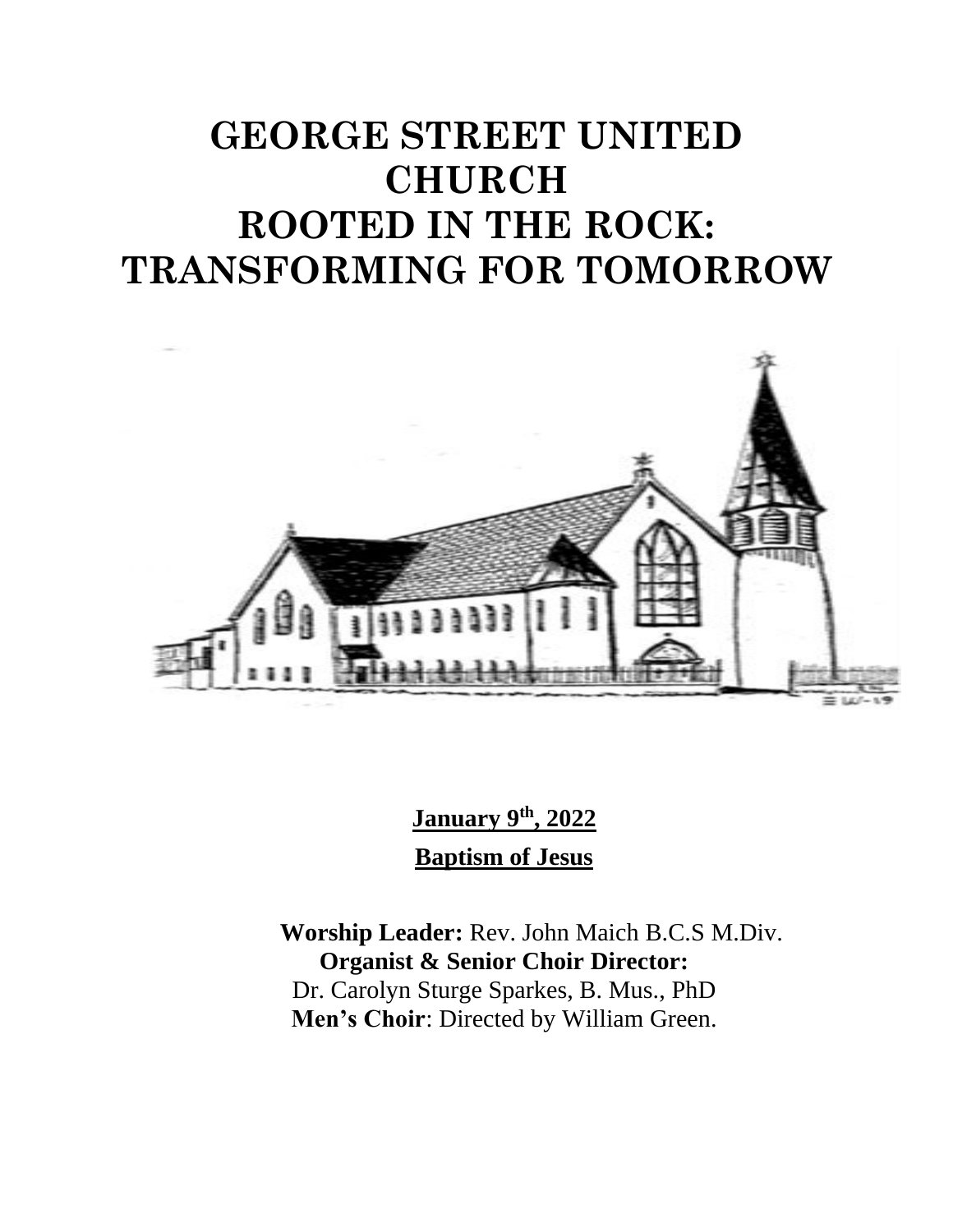# **WE GATHER AS GOD'S PEOPLE**

# **Organ Prelude:** Musette---L. Boellmann

## **Land Acknowledgement, Welcome, and Announcements:**

## **Sharing The Peace of Christ:**

#### **\*Call To Worship:**

- ONE: Come all you who bear then names of Disciple, Follower or Christian. Come to the river and behold the lamb who takes away the sin of the world.
- **ALL: We come to see the spectacle of one who comes after submitting to the one sent before. We come to witness God in human flesh submit to waters of repentance. We come to bear testimony to the God who does what is right and joins us where we are. Glory and praise to you baptized Redeemer, to your Father in heaven and to the Holy Spirit you send as your promised sign and seal.**
- **\*Hymn: VU 220 Praise To The Lord The Almighty**

## **Opening Prayer:** *(in unison)*

**ALL: Let us examine our hearts and our minds and let us do so in the bright light of Jesus' submission to the call to repentance that John highlights as the way of God and the approach of God's heavenly kingdom here on earth. Let us lay aside vain idea and ambition to take up the way and the will of God. Amen.**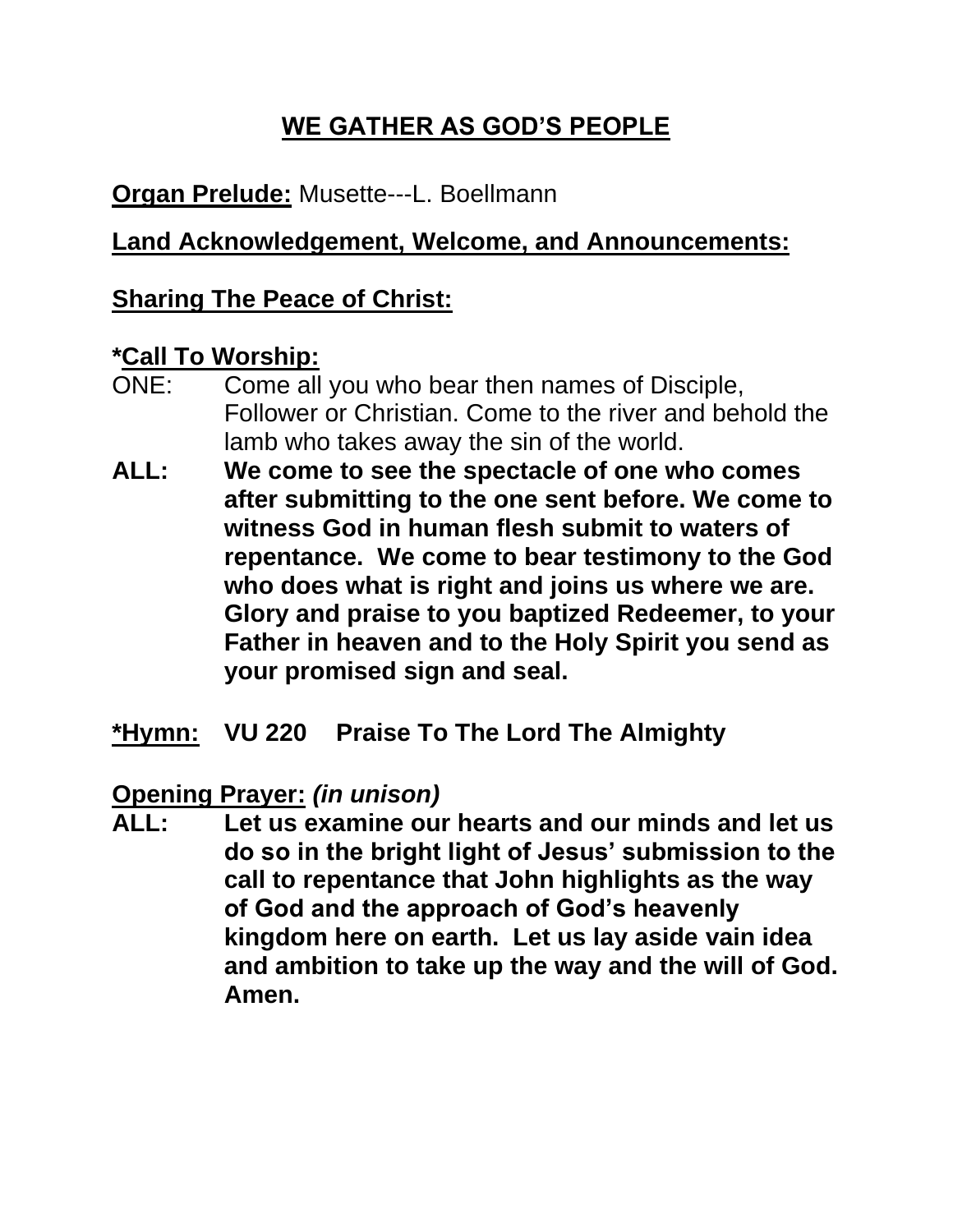# **Prayer Of Confession:**

- ONE: With Jesus as our example let us prepare ourselves for the work of repentance
- **ALL: Redeeming Christ, you embrace the necessity of turning lives around. Both the Father and yourself take up the task of repentance showing a willing to change and adapt to new circumstances. Touch our hearts of stone and render them into hearts of flesh. Touch our stiff necks and make them pliable, let them bend so that we may turn more easily. Open our eyes so that we may see ways around obstacles and not despair. Make us holy as you are holy in Jesus' name. Amen.**

# **Assurance of Pardon:**

- ONE: God has sent Jesus into the world not to condemn nor to destroy but to redeem and to restore. You are new creations in Christ Jesus and free from all condemnation.
- **ALL: We cling to the promise that we have received. That a place has been prepared for us in the Kingdom of Heaven. Help us to grow and mature in our faith so that we may serve you fully. Amen.**
- **\*Hymn: VU 375 Spirit, Spirit of Gentleness**

# **WE LISTEN TO GOD'S WORD**

## **Prayer for Illumination** *(in unison)***:**

**ALL: Thank you God, for the ways that you have chosen to reveal yourself to us. Thank you for the whole of Creation and her testimony. Thank you for the words of your servants and their witness. Thank you for the gift of Jesus, your word made flesh and**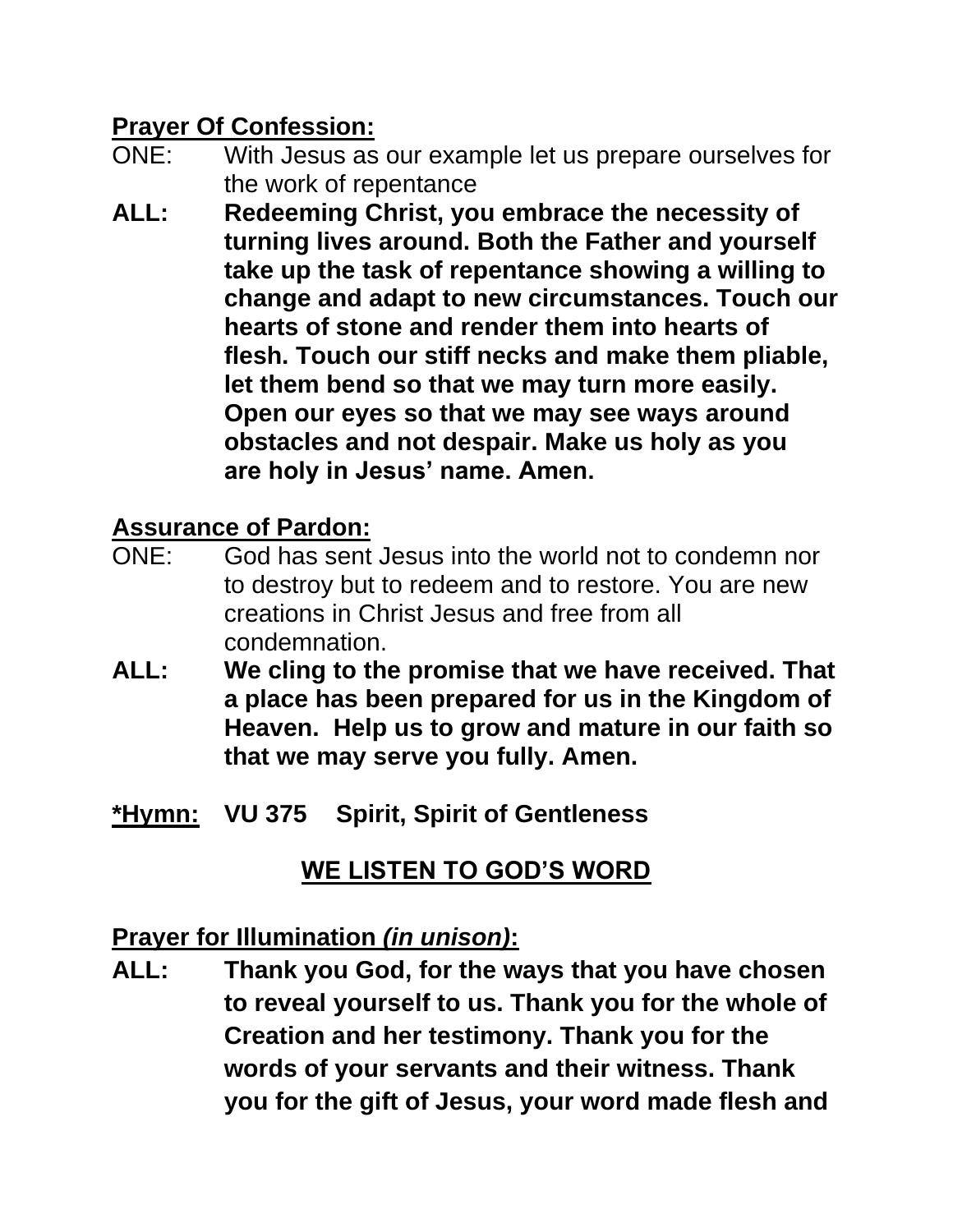**for his commandments. Touch our hearts and our ears that we may hear you anew.**

| <b>Hebrew Lesson:</b>     | <b>Isaiah 43: 1-7</b>      |
|---------------------------|----------------------------|
| <b>Epistle Lesson:</b>    | Acts 8: 14-17              |
| <b>Responsive Lesson:</b> | <b>Psalm 29 VU pg. 756</b> |

**Musical Offering:** Jesu, Joy of Man's Desiring----J. S. Bach

**Gospel Lesson: Luke 3: 15-17, 21-22**

**Sermon: Holy Spirit and Fire**

**\*Hymn: VU 100 When Jesus Comes To Be Baptized**

**Prayers of the People: The LORD's Prayer:**

## **WE RESPOND TO GOD'S WORD**

#### **Minute For Mission:**

#### **Invitation to the Offering:**

ONE: Mindful of all that God has done for us from the founding of the universe we bring forward the fruits of our labour and our being. We offer our time, talents, and our treasures, for the furthering of God's Holy Kingdom with joyful hearts.

#### **Prayer of Dedication:** *(in unison)*

**ALL: Thank you, gentle Saviour, for accepting our gifts. Thank you for using them to serve your children near and far. Thank you for allowing us to be your agents of grace in the world. Amen**